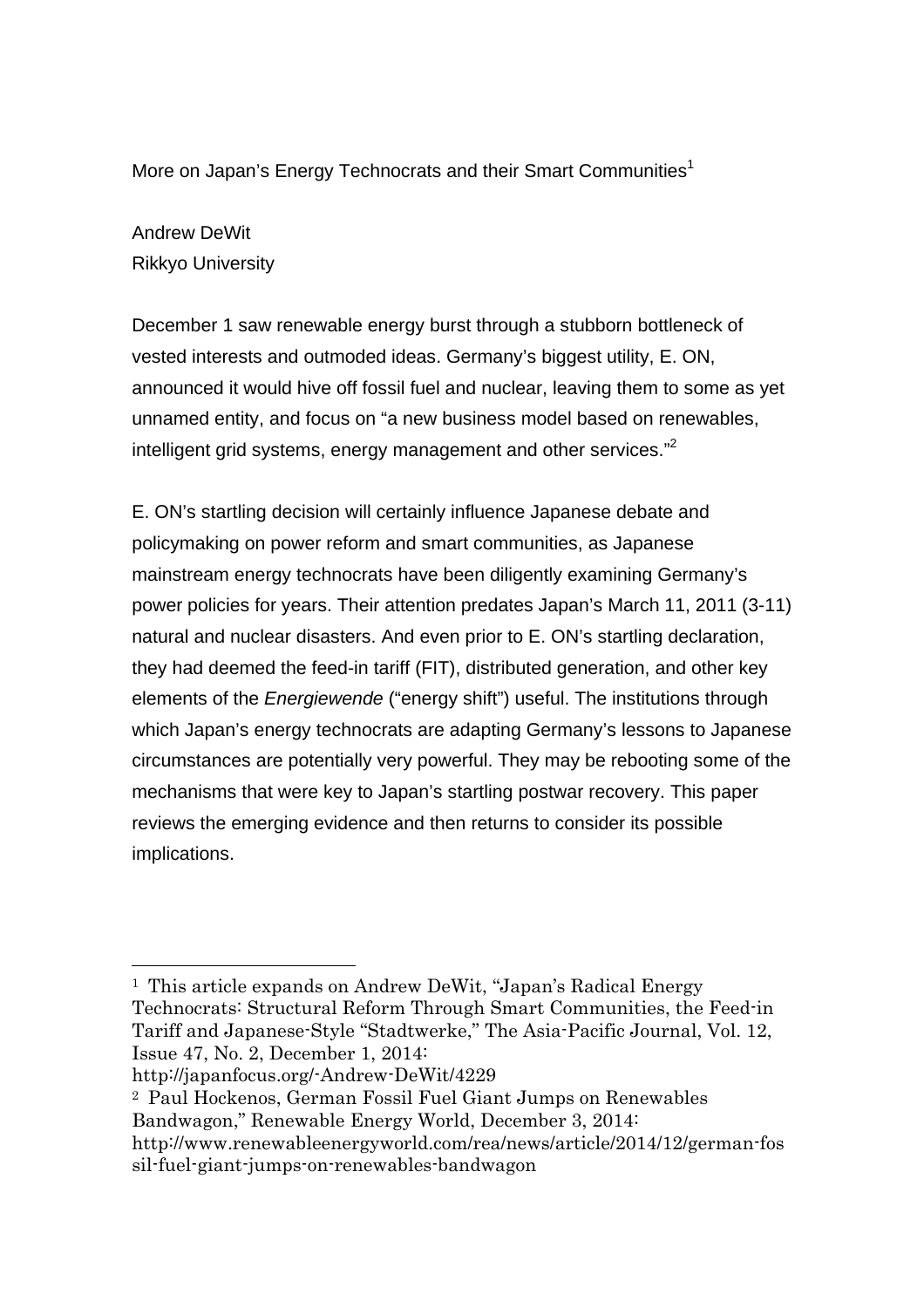

E. ON Goes Green: http://www.cnbc.com/id/102225999#.

Learning the Stadtwerke Business from Germany

Japan's smart-energy technocrats – an expanding stream of intellectuals and bureaucrats – are implementing a structural reform for rolling out smart communities. The smart community paradigm is centred on distributed power, but also encompasses other utility services (eg, water and district heating), mobility, communications, governance, health care, and the other elements of modern urban life. The most recent summary statement of the Japanese project is outline (in Japanese) in *Smart Communities: A Smart Network Design for Local Government Infrastructure*. This important new book was organized by Japan's top mainstream energy intellectual Kashiwagi Takao and published October 15, 2014.<sup>3</sup> The book's initial chapter is written by Kashiwagi, and describes how Japan's energy technocrats are using the FIT, *stadtwerke* (municipal business), power-sector deregulation and other key elements of Germany's green energy transition as engines for something much more

 <sup>3</sup> See Kashiwagi Takao (ed), Smart Communities: A Smart Network Design for Local Government Infrastructure (Tokyo: Jihyosha): http://www.jihyo.co.jp/smart\_community4.html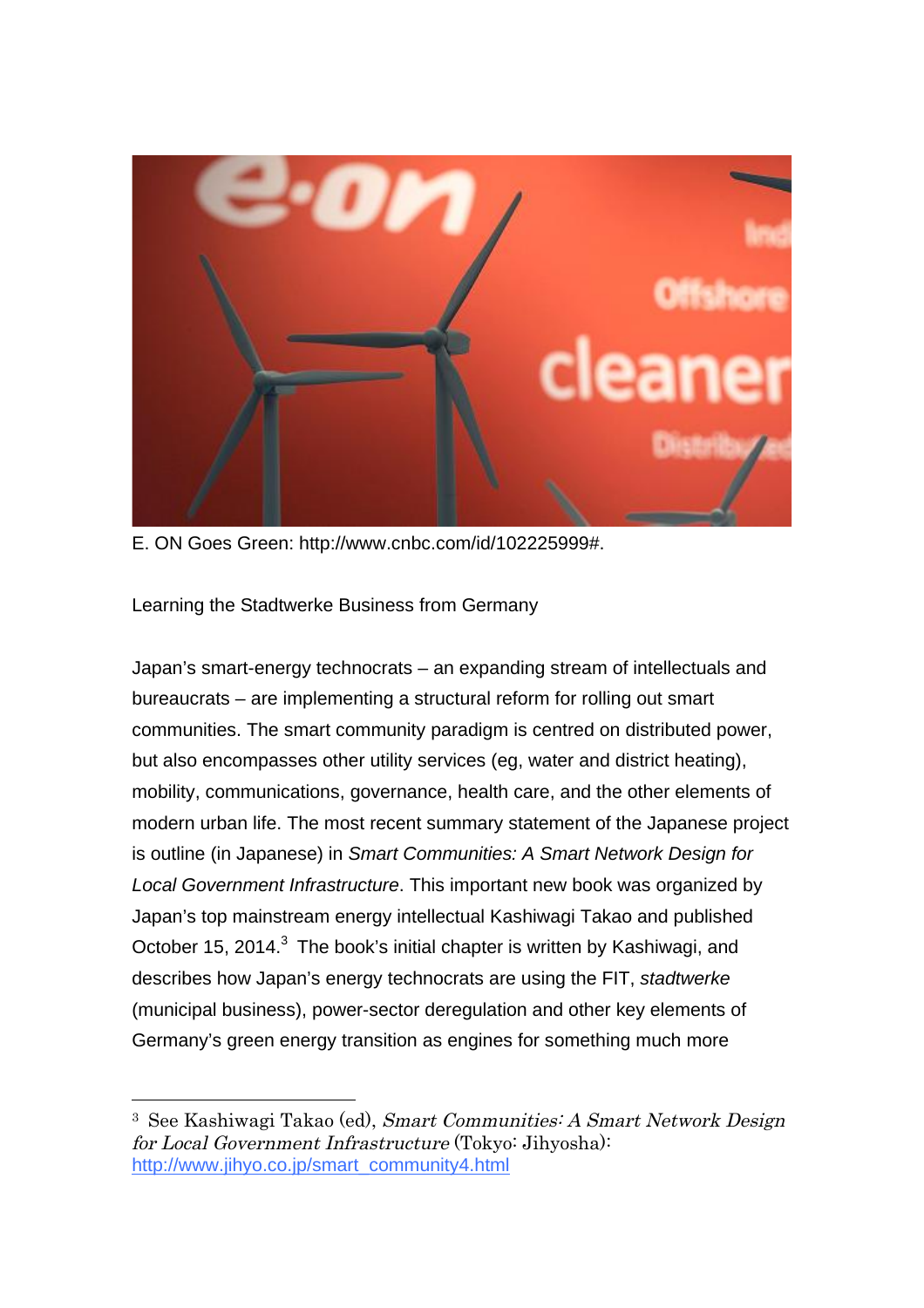ambitious. The Japanese are linking the project to fiscal and financial policy, with the potential to revitalize industry, build resilience, and bolster local democracy.



Kashiwagi Takao: http://next.rikunabi.com/tech/docs/ct\_s03600.jsp?p=001880

Kashiwagi's chapter depicts smart communities as the key item in Japan's growth strategy. Kashiwagi has been making the argument for well over a year, in previous books as well as numerous articles and smart-community events. It is important to stress that Kashiwagi is not some mere academic scribbler, awaiting a daring policy entrepreneur to put his ideas into action. Rather, he is himself an enormously influential figure in Japanese energy policymaking circles. In addition to his academic role as specially appointed professor at Tokyo Institute of Technology, Kashiwagi is also chair of Japan's Hydrogen/Fuel Cell Strategy Council, $4$  chair of the Ministry of Economy Trade and Industry's (METI) new energy subcommittee of its Committee for Natural Resources and Energy, Project Leader of Tokyo Institute of Technology's Advanced Energy Systems for

 <sup>4</sup> On this, see Kenji Kaneko, "Japan Announces Roadmap for Hydrogen Introduction," Nikkei BP CleanTech Institute, July 3, 2014: http://techon.nikkeibp.co.jp/english/NEWS\_EN/20140703/362860/?ST=msbe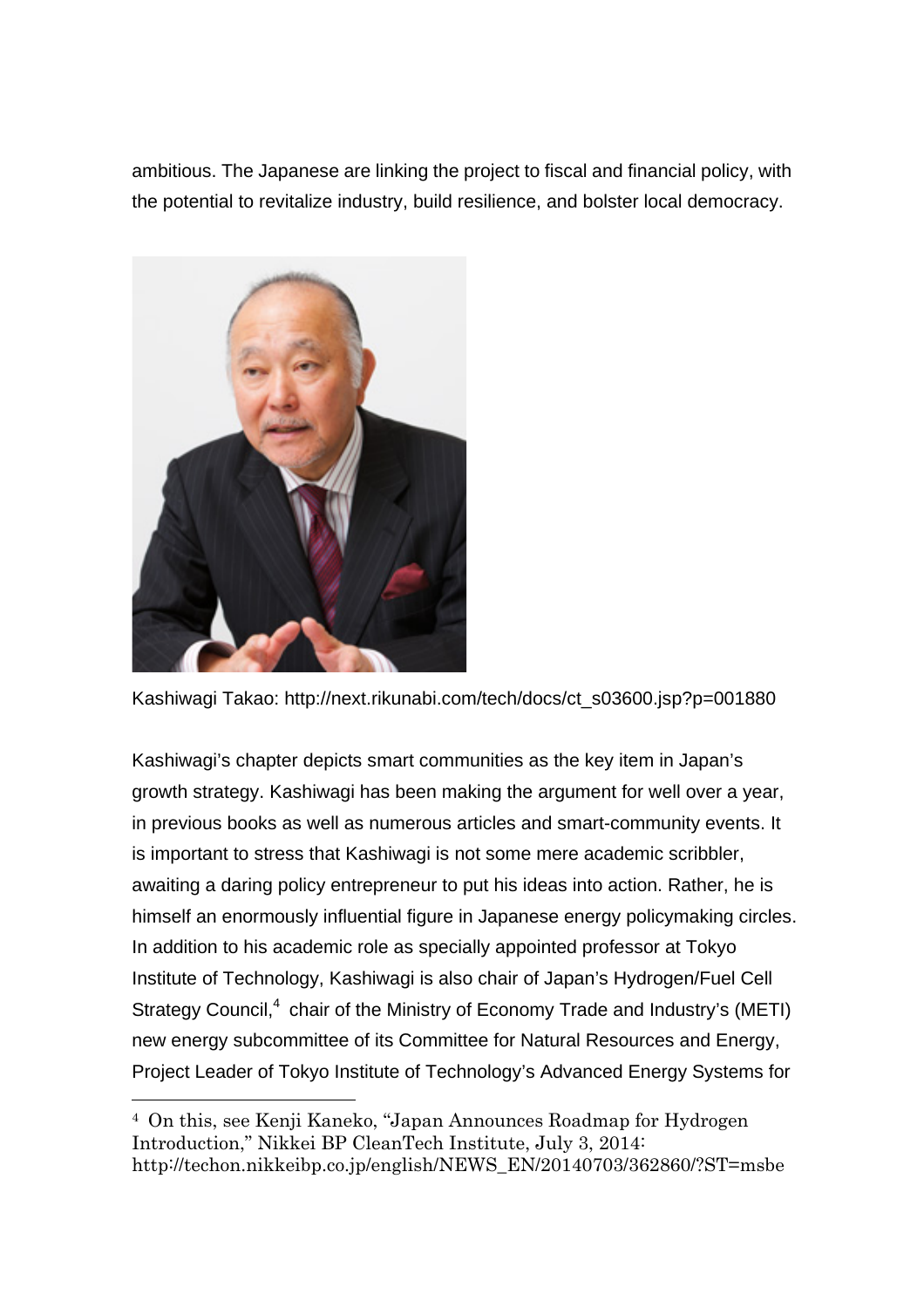Sustainability,  $5$  to name a few of his positions of influence in policymaking. Through these positions, Kashiwagi appears to have helped realize Japan's June 14, 2013 New Growth Strategy's explicit commitment to ICT-led growth. He also certainly had a hand in coordinating the expansion of smart-community projects and the increasing streams of finance flowing from the various ministries of the central government plus their allied quangos (Quasi Autonomous Non-Governmental Organization) such as the New Energy and Industrial Technology Development Organization (NEDO).

Kashiwagi's vision, as articulated in his book chapter, puts the motive force for rolling out Japan's smart communities in a vehicle akin to the German *stadtwerke* of municipally owned utilities. Germany's 900 or so *stadtwerke* that operate in energy - out of a total of 1420 that operate in water supply, sewage, waste management and other community functions $6$  - were among the major winners from German power deregulation. They are also increasingly recognized as key to that country's ability to diffuse renewable energy, whose role in Germany's power mix has risen from about 6% in 2000 to 30% in 2014. The stadtwerke have helped drive this impressive progress because they have organizational, financial and other heft together with a central role in servicing community demand for power. $<sup>7</sup>$ </sup>

The German stadtwerke's role appears set to increase further in quantitative as well as qualitative terms. For example, influenced by an "energy avant-garde," Dessauer Stadtwerke in Saxony-Anhalt is poised to replace its ageing coal-fired

 <sup>5</sup> Kashiwagi's leadership message is available on-line in English: http://aes.ssr.titech.ac.jp/english/en-greeting

<sup>6</sup> On this, see p. 5 Caroline Julian, "Creating Local Energy Economies: Lessons from Germany," ResPublica, July 2014:

http://www.respublica.org.uk/Images/Creating%20Local%20Energy%20Econ omies%20-%20Lessons%20from%20Germany.pdf

<sup>7</sup> See Paul Hockenos, "Local, Decentralized, Innovative: Why Germany's Municipal Utilities are Right for the Energiewende," Energy Transition, September 28, 2013:

http://energytransition.de/2013/09/local-decentralized-innovative-why-germ anys-municipal-utilities-are-right-for-the-energiewende/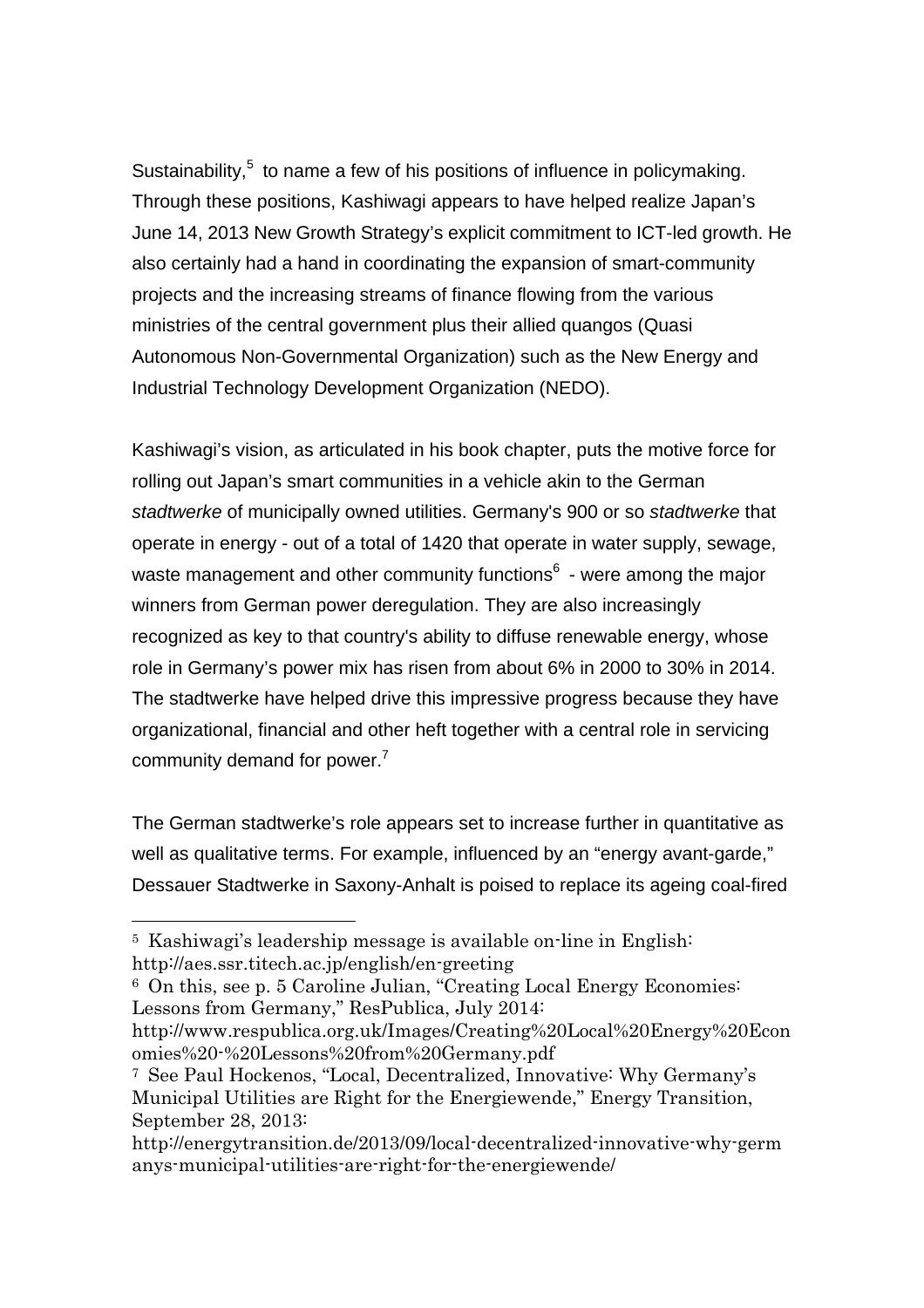generation fleet with decentralized and renewable power, together with an innovative thermal-storage system.<sup>8</sup>



Old Dessau Mine Now a Festival Site For Digging Rock (Music) Rather than Coal:

http://www.dw.de/the-energy-avant-garde-when-coal-mining-goes-green/a-1810 5345

At the same time, E. ON's immensity portends yet another threat that big capital might dominate and define the transition as well as monopolize its considerable opportunities. As one observer warns, "the determined entry of such a big player into the market will likely happen at the cost of Germany's decentralized, small-scale producers - the backbone of the *Energiewende* ["energy shift"] until now."<sup>9</sup> It is unclear at this point whether E. ON's aggressive move into

 <sup>8</sup> Jutta Schwengsbier, The energy avant-garde: when coal mining goes green," DW, December 4, 2014:

http://www.dw.de/the-energy-avant-garde-when-coal-mining-goes-green/a-18 105345

<sup>9</sup> Paul Hockenos, German Fossil Fuel Giant Jumps on Renewables Bandwagon," Renewable Energy World, December 3, 2014: http://www.renewableenergyworld.com/rea/news/article/2014/12/german-fos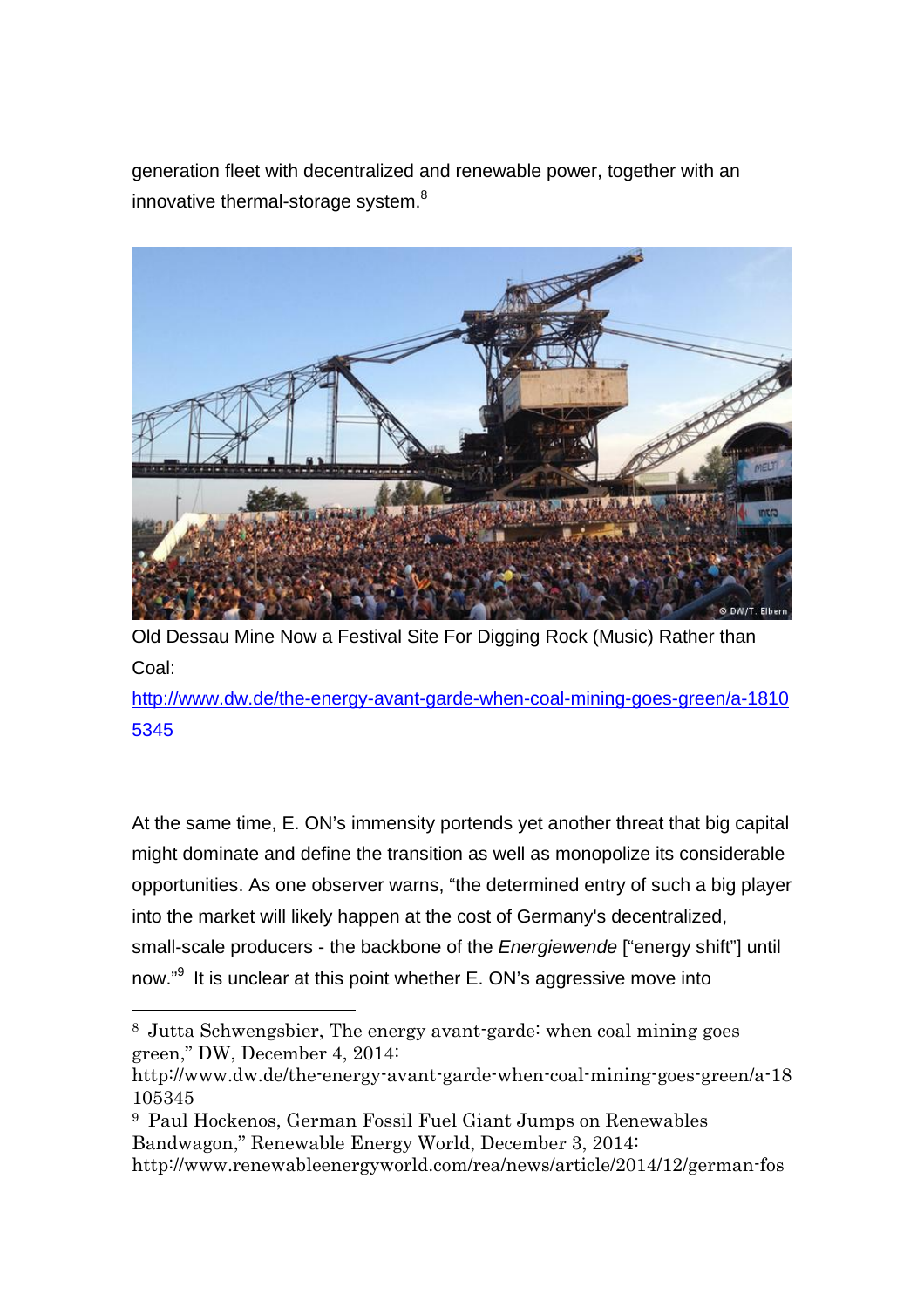renewable energy, smart grids and other elements of the new paradigm will weaken the expanding role of the German stadtwerke in the energy shift. The latter are generally popular with residents and are linked to the powerful community movements that have succeeded in renationalizing (or, more accurately "re-municipalizing") the power grids of such urban centres as Hamburg.<sup>10</sup> These grids and other assets, such as gas and district heating networks, are largely held by the big 4 energy giants, E. ON, RWE, EnBW and Vattenfall that dominate Germany. It remains to be seen how far remunicipalization reaches, but in some German communities the project aims at bringing not just power but also gas and district heating into community ownership.<sup>11</sup>

Stadtwerke and Japan's Local Public Corporations

Japan's own history of local public corporations also offers a fertile basis for the insertion of energy-centred stadtwerke. Japan's 1700-plus local governments have long had their utility functions, especially water, serviced by local public corporations that total just under 9000 at present. Postwar Japan has seen waves of expansion of local public corporations' roles and numbers, as the need arose. Their ranks swelled rapidly in the years of high growth (the mid 1950s to the min-1970s), due to the imperative of diffusing such basic infrastructures as waterworks and sewerage in cities and towns undergoing what was then an unprecedented pace of urbanization. Later on, the public corporations' welfarist

l

sil-fuel-giant-jumps-on-renewables-bandwagon

<sup>10</sup> See Charleen Fei and Ian Rinehart, "The Re-Municipalization of the Hamburg Grid," Energy Transition, June 27, 2014:

http://energytransition.de/2014/06/remunicipalization-of-hamburg-grid/ <sup>11</sup> On this ambitious goal, see Claire Provost and Matt Kennard, "MSP

Co-Director interviewed on remunicipalisation trend," Municipal Services Project, November 12, 2014:

http://www.municipalservicesproject.org/event/msp-co-director-interviewedremunicipalisation-trend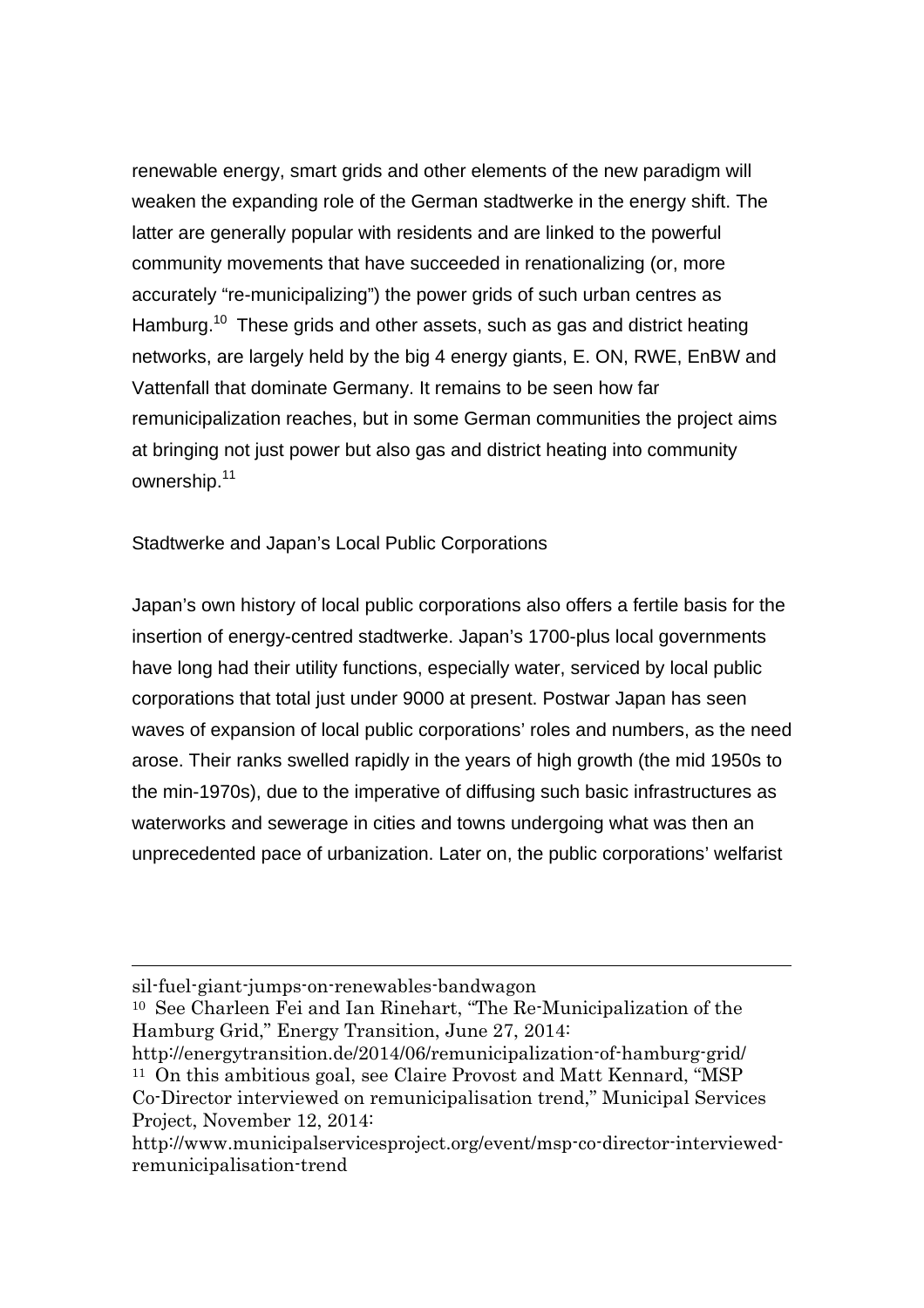role grew between 1975-1984, and for industrial promotion between 1985 and 1995<sup>12</sup>

During those decades, the total number of Japan's local governments sharply declined. Amalgamations between 1953 and 1955 saw their count more than halved from 10,520 in October of 1945 to 3,975 in September of 1956. They continued to merge afterwards, reaching 3,229 in 2000, and then dropped to 1,718 in April of 2014.<sup>13</sup> That decline in the number of local governments, even as the number of local public corporations increased, underscores the significance of the latters' role.

As of fiscal year 2012 (FY 2012), Japan's 1,718 local governments boast a total of 8,843 public corporations, of which 3,637 (41.1%) manage the sewer systems and 2,152 (24.3%) the water supply. These businesses total (FY 2012) YEN 17.6 trillion in operations, and are managed through special accounts that are separate from Japan's local government general-budget (whose spending on sanitation, education, public works, and other categories is just under YEN 95 trillion). Of the public corporations' YEN 17.6 trillion in operations, the sewerage-works represent YEN 5.8 trillion (33%) and the water-works YEN 4.4 trillion. Local public corporations also operate in the black, earning a total of YEN 4.6 trillion (FY 2012), of which sewerages earn YEN 1.2 trillion and waterworks YEN 2.2 trillion.<sup>14</sup> These are, in short, significant local public service business

<sup>13</sup> See (in Japanese) "The Particulars of Meiji and Showa-era Amalgamations and Changes in the Number of Local Governments," Ministry of Internal Affairs and Communications, (nd): http://www.soumu.go.jp/gapei/gapei2.html

<sup>14</sup> The details on Japan's local public corporations are available (in

http://www.soumu.go.jp/iken/zaisei/24data/2012data/24020802.html

 <sup>12</sup> See p. 139 Masaru Sakamoto, "Public Corporations in Japan, with Special Emphasis on Personnel Management," in All Farazmand (ed) Public Enterprise Management: International Case Studies. Greenwood Press, 1996.

Japanese) at the Ministry of Internal Affairs and Communications White Paper on Local Finance, 2014: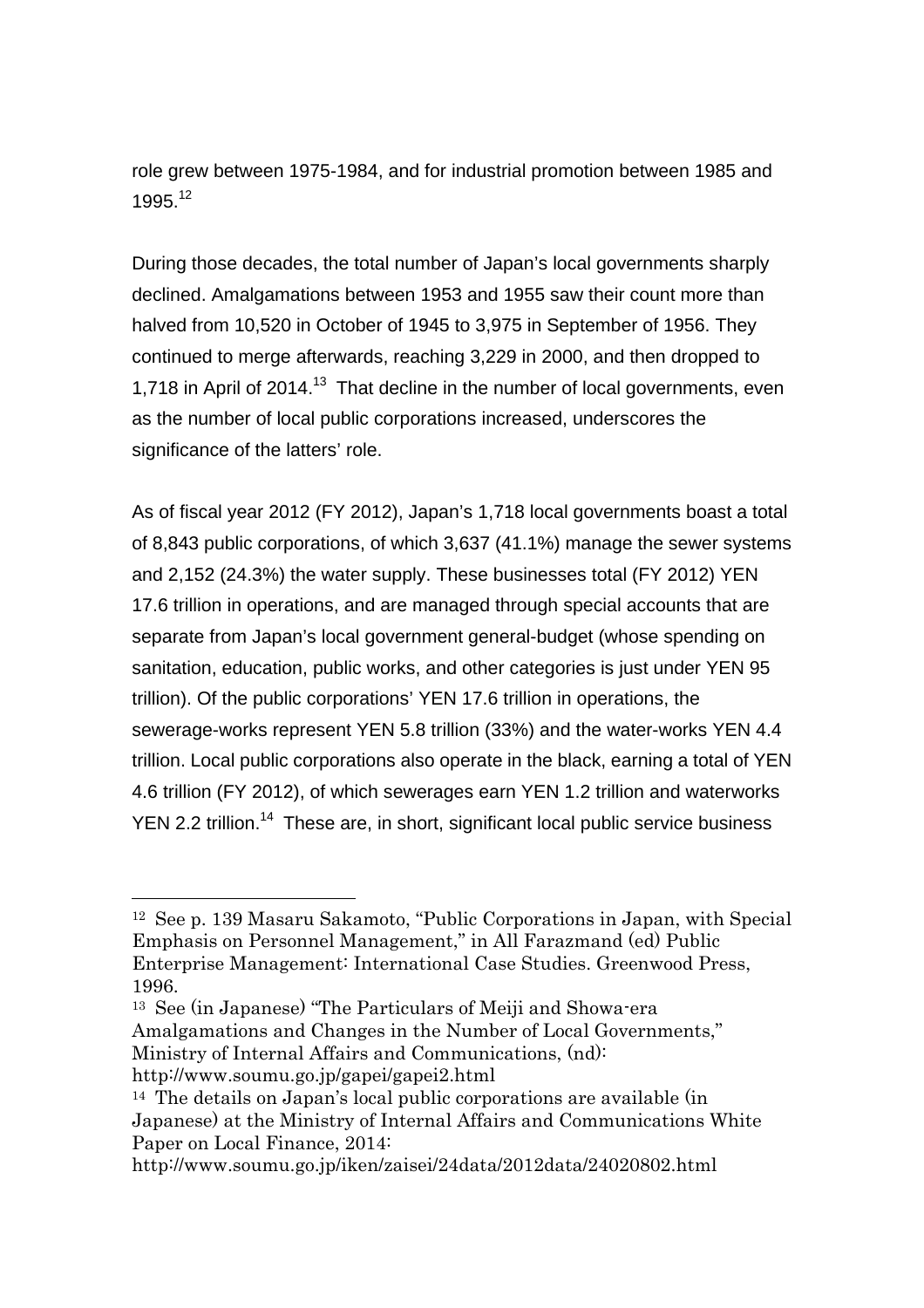operations that contribute to the economic activity of the local area as well as to the revenue base of the local governments.



One of the few Japanese local public corporations in power, Shimane Prefecture's Gotsutakanoyama Wind Farm:

http://www.pref.shimane.lg.jp/environment/energy/energy/denki\_jigyo/fuuryoku/t akano\_f.html

Unlike their counterparts in Germany, Japan's local public corporations have almost no presence in electricity and gas. Japan's public corporations' businesses represent only 0.9% of the country's power supply and 2.6% of its gas supply businesses. In Kashiwagi's conception, these areas of business are key infrastructures for growing the smart community as well as diffusing economic opportunity to nearby communities that could supply larger communities with power and energy. In this respect, Kashiwagi suggests that Japan's local governments stand to gain at least YEN 5 trillion of Japan's YEN 15 trillion power economy through distributed renewable energy supported by the FIT. That would be a huge boost for their finances as well as the resilience of their local economies.

The Disruptive Possibilities of Local Power

Postwar Japanese prefectures, cities and towns have been passive consumers of centralized privately-owned power delivered by 10 monopoly firms that also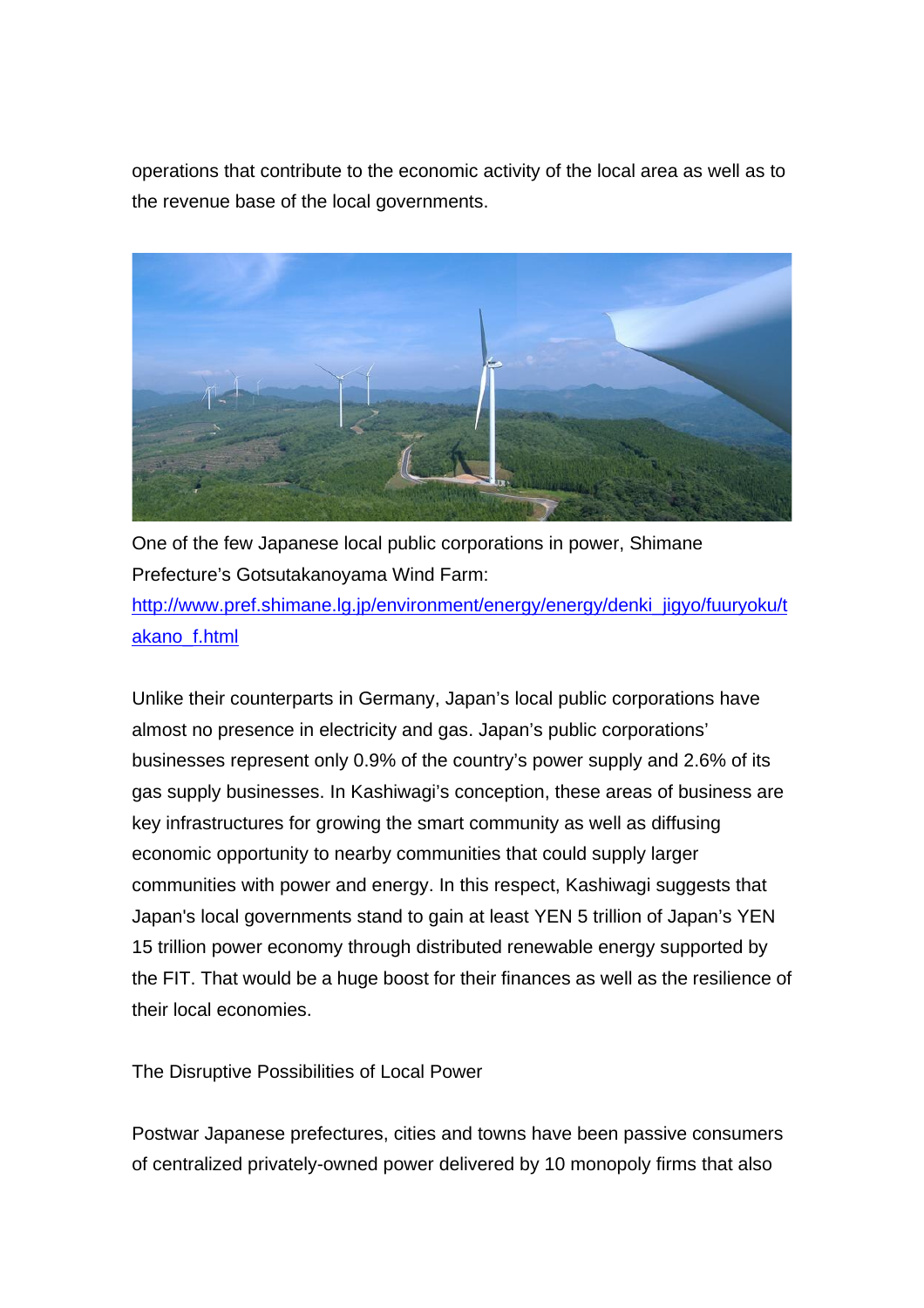dominated their respective catchment areas' political economies. Going distributed, and fast, through smart public agency, is the surest way to disrupt the old business model of the power utilities. The E. ON example is just the latest evidence of how vulnerable old-line utilities are to distributed and renewable energy. Japan's private utilities know this, which is why they are desperate to water-down the power-sector deregulation slated for 2016 as well as place their people in charge of the Organization for Cross-regional Coordination of Transmission Operators (OCCTO), the new agency to police the grid.15

When viewed against this background, the energy technocrats' initiatives appear to have an unstated but potentially quite "political" dimension. The power stadtwerke in Japan offer a mechanism that puts the incentives to champion revolutionary change, leading smart communities, into the hands of the cities and towns. The Ministry of Internal Affairs and Communications (MIC), a fortuitous blend of ICT enthusiasm coupled with responsibility for local fiscal health, has in fact set a goal of establishing no fewer than 1000 local energy firms over the five years from 2015. The national government will not only allow local governments to finance investments in these firms, but it will pick up half the interest payments.<sup>16</sup> Moreover, Kashiwagi will help coordinate these initiatives as chair of a new MIC "Commission for Deploying a Local-Government-Led Community Energy System." This Commission was created by MIC on November 4 of this year, and held its first meeting on November 7. It will have 3 more meetings, seeking to devise a template for local-government decentralized energy systems, prior to the end of its tenure in

 <sup>15</sup> On the institutional details, not the politics, see Peter Weigand and Sumitaka Matsumoto, " Japan's New Electricity Market," Electric Light and Power, July 16, 2014:

http://www.elp.com/articles/powergrid\_international/print/volume-19/issue-7 /features/japan-s-new-electricity-market.html

<sup>16</sup> On this, see "Small-town Japan's big hopes for energy self-sufficiency," Nikkei Asian Review, October 28, 2014:

http://asia.nikkei.com/Politics-Economy/Policy-Politics/Small-town-Japan-sbig-hopes-for-energy-self-sufficiency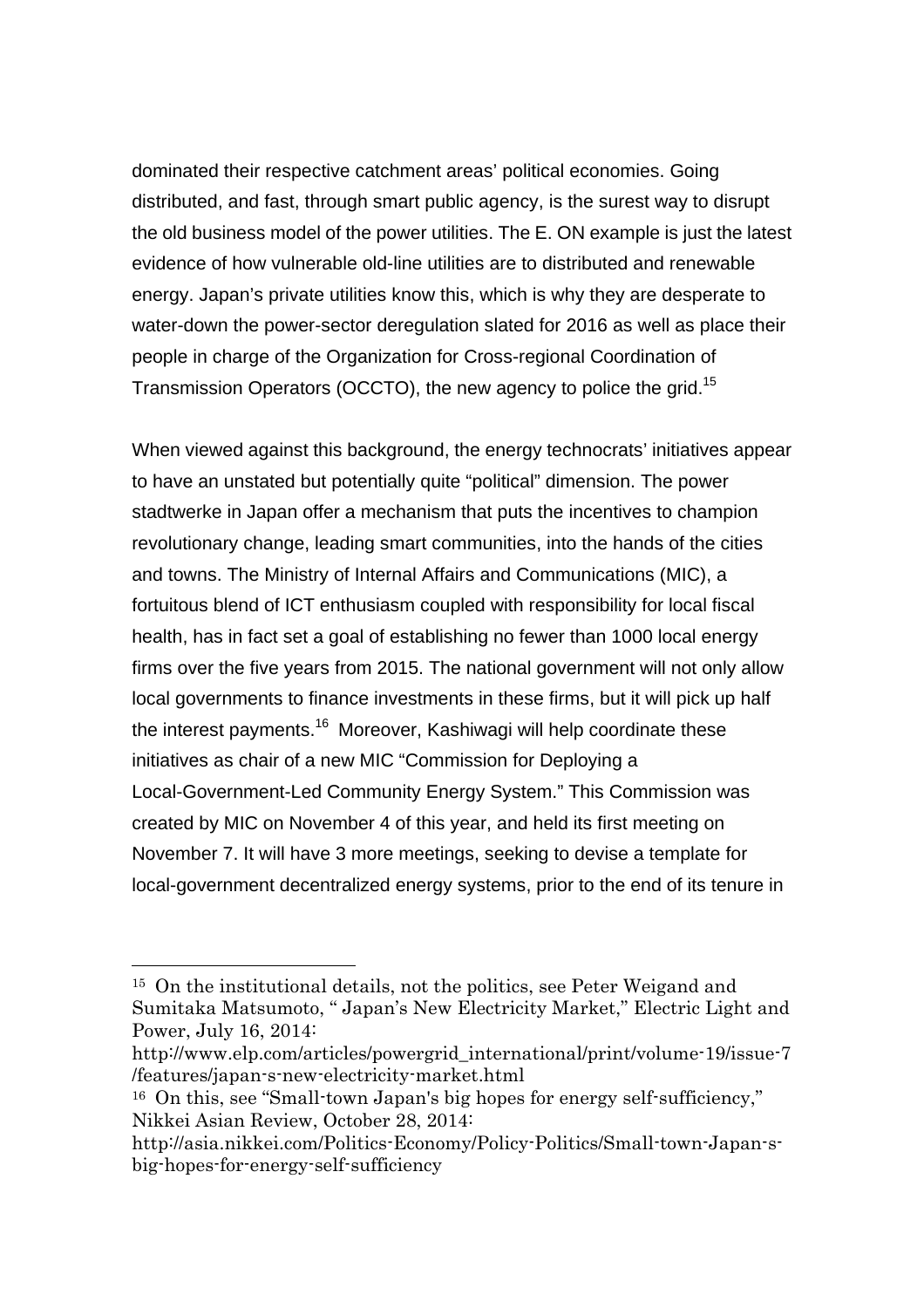March of 2015.<sup>17</sup> These and other moves suggest smart-energy bureaucrats in the MIC are acting quickly, using the Abe regime's desperation to ignite sustainable domestic growth via a focus on "local Abenomics" and "regional revitalization" since mid-2014.<sup>18</sup>

The number of smart-community participants is increasing as well, opening up yet more room for local leadership, innovation, and engagement of universities as well as NGOs and other citizen groups. For example, the Tokyo Metropolitan Government and its 62 area local governments (wards, cities, and towns) are organized as EcoNet Tokyo 62. The EcoNet Tokyo 62 "Commission on Renewable Energy and Smart Communities" has been at work since 2012, developing a "smart community handbook" of best-practice for local communities that are yet to initiate projects.<sup>19</sup> This commission is not a passive vehicle for distributing corporate PR. One of the three key members of the committee, Morotomi Tooru, Professor of Economics at Kyoto University, is a specialist on Germany. He is also head of the "Ider Project" at Kyoto University, which has been undertaking extensive research on the German model as a means of diffusing renewables, not just by the FIT but also by the stadtwerke as an institution.<sup>20</sup> Added to this leadership, the Kanto and other regional divisions of METI are also working on organizing their area local governments, so as to accelerate the diffusion of smart communities centred on energy.<sup>21</sup>

 <sup>17</sup> See (in Japanese) "Opening of a Commission for Deploying a Local-Government-Led Community Energy System," Japanese Ministry of Internal Affairs and Communications (MIC), November 4, 2014: http://www.soumu.go.jp/menu\_news/s-news/01gyosei05\_02000053.html <sup>18</sup> For a summary of the politics of "local Abenomics," see Linda Sieg and Tetsushi Kajimoto, "Japan's 'Abenomics' feared in trouble as challenges build," Reuters, September 2, 2014:

http://www.reuters.com/article/2014/09/02/us-japan-economy-abenomics-idU SKBN0GX0VY20140902

<sup>19</sup> See the website (in Japanese) for the EcoNet Tokyo 62 "Renewable Energy and Smart Community Research Commission," which is to produce the handbook: http://all62.jp/saisei/index.html

<sup>20</sup> The Ider Project page and its numerous research reports (in Japanese) is here: http://ider-project.jp

<sup>21</sup> See, in Japanese, the Kanto Meti's page on its "sumakomi" (smart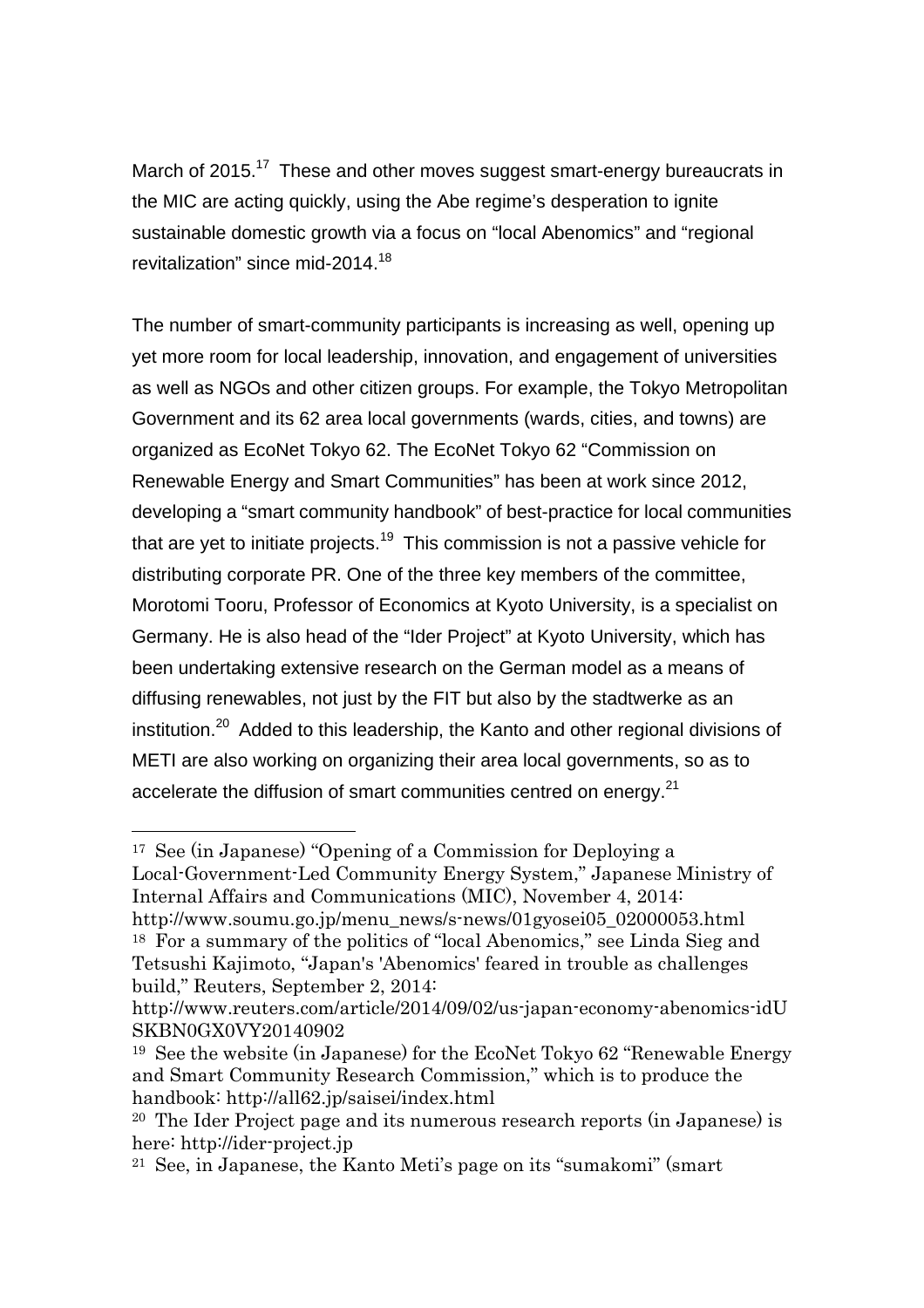

Nippon Steel and Sumitomo Metal Group's Kitakyushu Smart Community: http://www.nssmc.com/en/product/use/resource/smart/

Japan has at least 100 smart city (aka "smart community," "smart town,") projects underway. At the end of the current fiscal year (March 31, 2014), the flagship projects in Kitakyushu, Yokohama, Keihanna (Kyoto) and Toyota graduate from their 4-year subsidy support, to emerge as full-fledged self-sustaining projects. These appear to be too strongly led by large corporate concerns, as the EU-Japan Centre for Industrial Cooperation's Clarisse Pham highlights in her detailed October 2014 analysis "Smart Cities in Japan."<sup>22</sup> Surely Kashiwagi and his cohort are well aware of those facts, and what they imply for the viability of Japan's smart communities in the global marketplace.

community) collaboration group:

l

http://www.kanto.meti.go.jp/seisaku/smacom/

<sup>22</sup> See in particular, her arguments on pp 41-2 about the paucity of local leadership, citizen engagement and roles for universities and NGOs. Clarisse Pham, "Smart Cities in Japan," EU-Japan Centre for Industrial Cooperation, October 2014:

http://www.eu-japan.eu/sites/eu-japan.eu/files/SmartCityJapan.pdf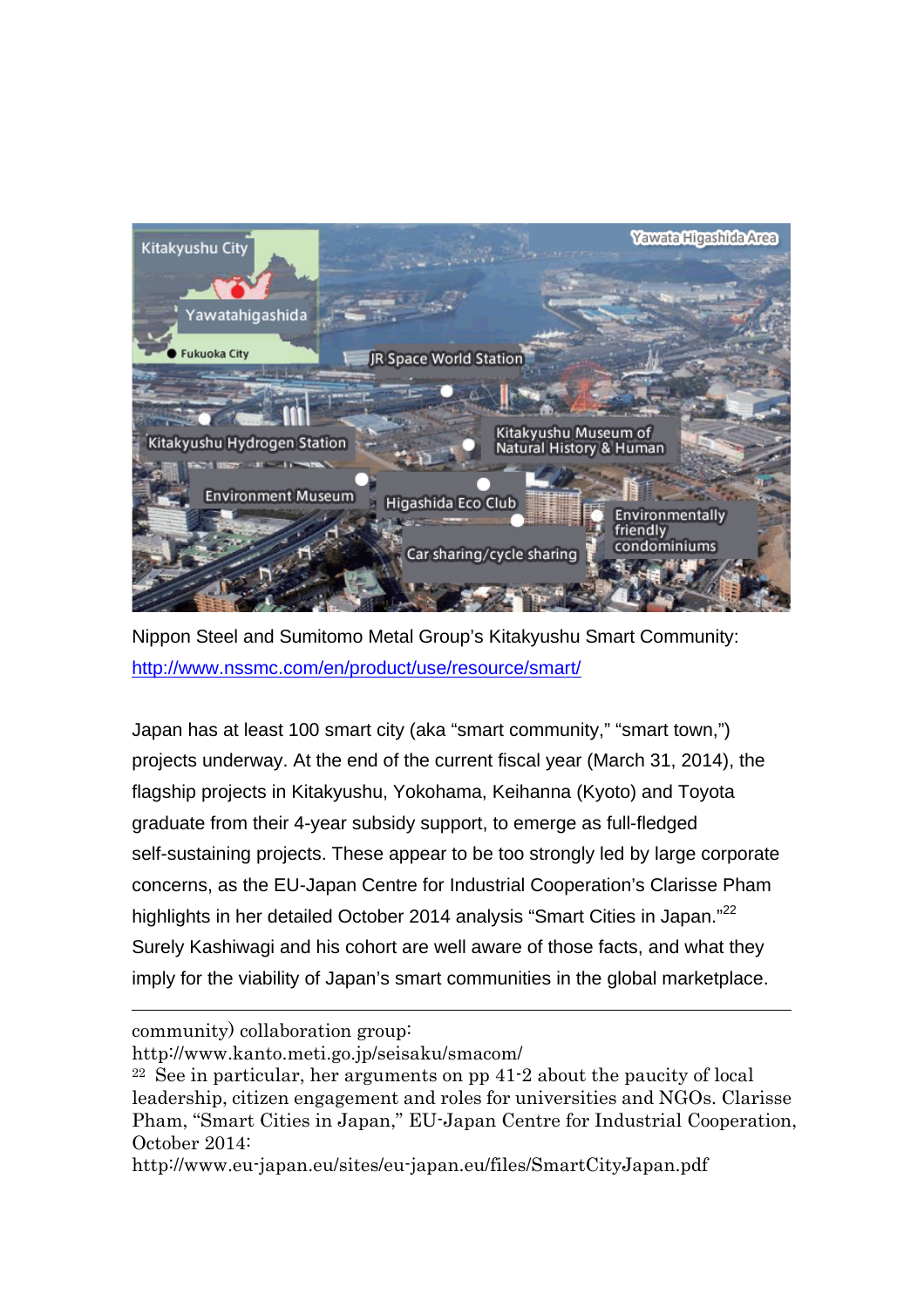But in the wake of Kitakyushu and other projects, there are dozens of other projects building on the flagship model but distinct from it. The newer projects are deepening their deployment of innovations in renewable energy (including renewable heat), ICT-enabled efficiency (in lighting, heating and cooling, etc), mobility, health-care services and other core urban functions.

There appears to be plenty of scope for growth. The most recent survey of Japan's smart communities was undertaken by EcoNet Tokyo 62, and between June 19 and July  $4<sup>th</sup>$  of this year.<sup>23</sup> The survey sampled all 62 of the EcoNet Tokyo 62 governments, with all of them complying. The survey results show a dramatic increase in awareness of smart communities. Moreover, whereas only 2 of the area governments were in the midst of deploying a smart community in 2012, the figure had risen to 10 by 2014. All told, this year 22 of the 62 member governments were either initiating projects or preparing to, versus a total of 14 in 2012.

The results also showed a consistent focus on energy throughout, even among governments that were simply thinking about undertaking smart communities. In 2012, there were 156 replies (with multiple choices allowed) on the desired goals of the smart community. Of these, 40 sought increased residential energy efficiency, 31 increased office-building energy efficiency, 17 community economic stimulation, 8 enhanced tourism, 11 increased industrial development, 8 enhanced area energy independence, and 36 opted for greater disaster resilience of schools, hospital and other facilities. That means 79 of 156 replies focused on energy, either through efficiency or distributed generation.

In 2014, the total number of replies had risen to 176. Of these, 38 sought increased residential energy efficiency, 29 increased office-building energy efficiency, 15 community economic stimulation, 11 enhanced tourism, 11 increased industrial development, 29 area energy independence, and 36 opted

 <sup>23</sup> The survey results (in Japanese), presented to the Commission on October 8, 2014, are available at:

http://all62.jp/saisei/meeting\_h26/meeting\_h26\_03/meeting\_h26\_03\_05.pdf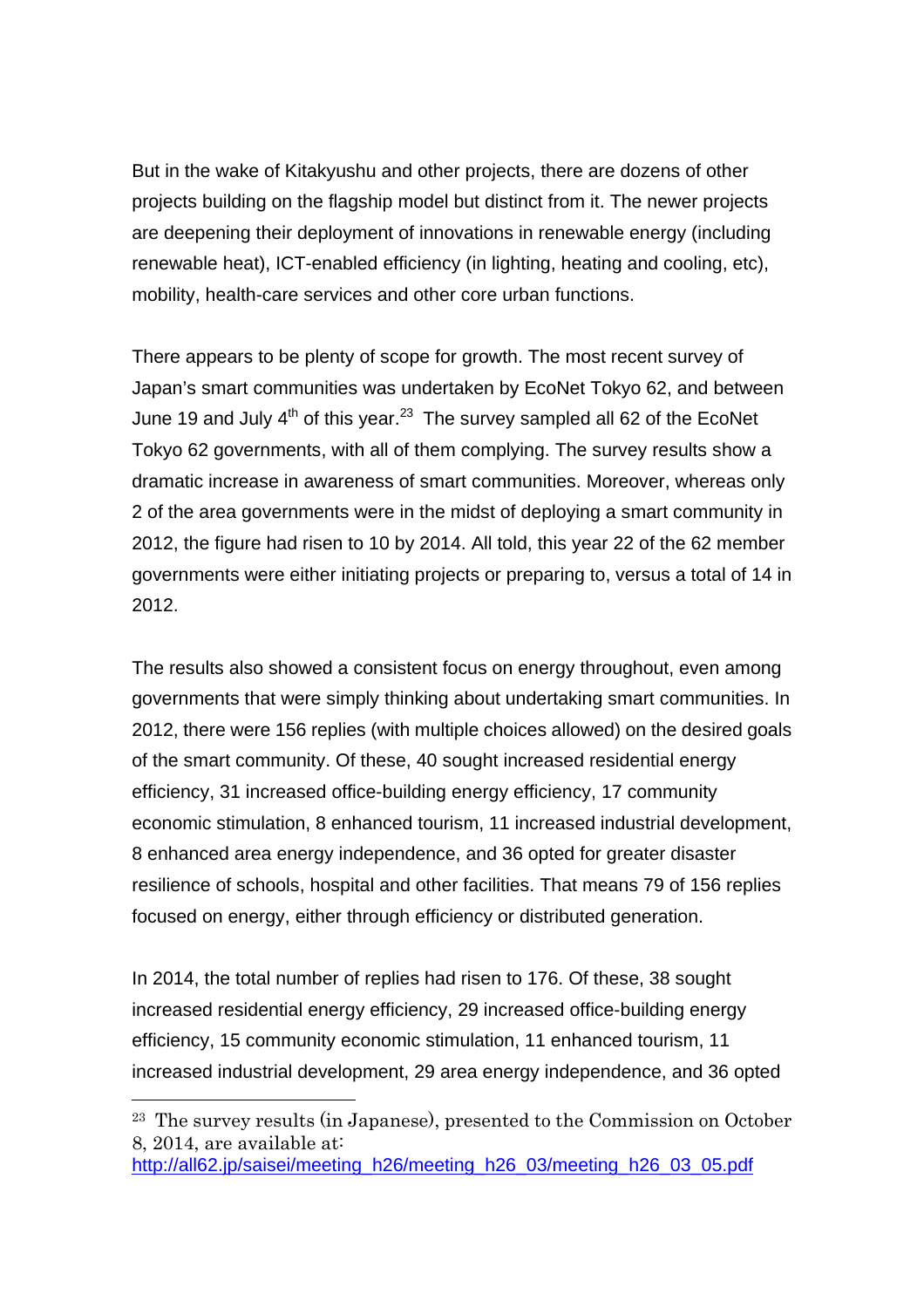greater resilience of schools, hospital and other facilities. In short, 86 of 176 replies focused on energy, either through efficiency or generation. Moreover, the desire for area energy independence leapt from 8 in 2012 to 29 in 2014, showing by far the greatest increase among all categories.

And as we have also seen earlier, the new projects are being given a vehicle – via the Japanified stadtwerke – to ramp up local governments' incentives and ability to lead the projects.

## **Conclusion**

It is interesting that Kashiwagi and others look to Germany with scant reference to their own country's developmental history. Certainly, the proliferation of public corporations in Japan, both local and national, became a focus of administrative reforms, especially during former PM Koizumi Junichiro's (2001-2006) assault on wasteful spending and its finances. There is no denying that the money squandered on unneeded roads and bridges truly was prodigious, and reform essential. But at the same time, there are good reasons Japan's local public corporations were not axed. And it may be instructive to recall how linking finance to these vehicles got important infrastructure rolled out effectively and in a short period of time.<sup>24</sup>

Against this backdrop, the Japanese energy technocrats' decision to use the stadtwerke as the engine for rolling out Japanese smart communities seems likely to have significant consequences. For one thing, the Japanese vision appears to be more ambitious than the German efforts. While Germany is a leader on diffusing renewable power per se, it appears to be rather a laggard in

 <sup>24</sup> For a good recent paper on Japan's financial reforms as a work in progress, which may move to Anglo-Saxon liberalism or revert back more towards traditional models, see Kenji E. Kushida and Kay Shimizu, "Syncretism: the politics of Japan's financial reforms," Socio-Economic Review (2013) 11: http://fiid.org/wp-content/uploads/2014/01/Kushida-Shimizu-2013-Syncretis m-financial-reforms.pdf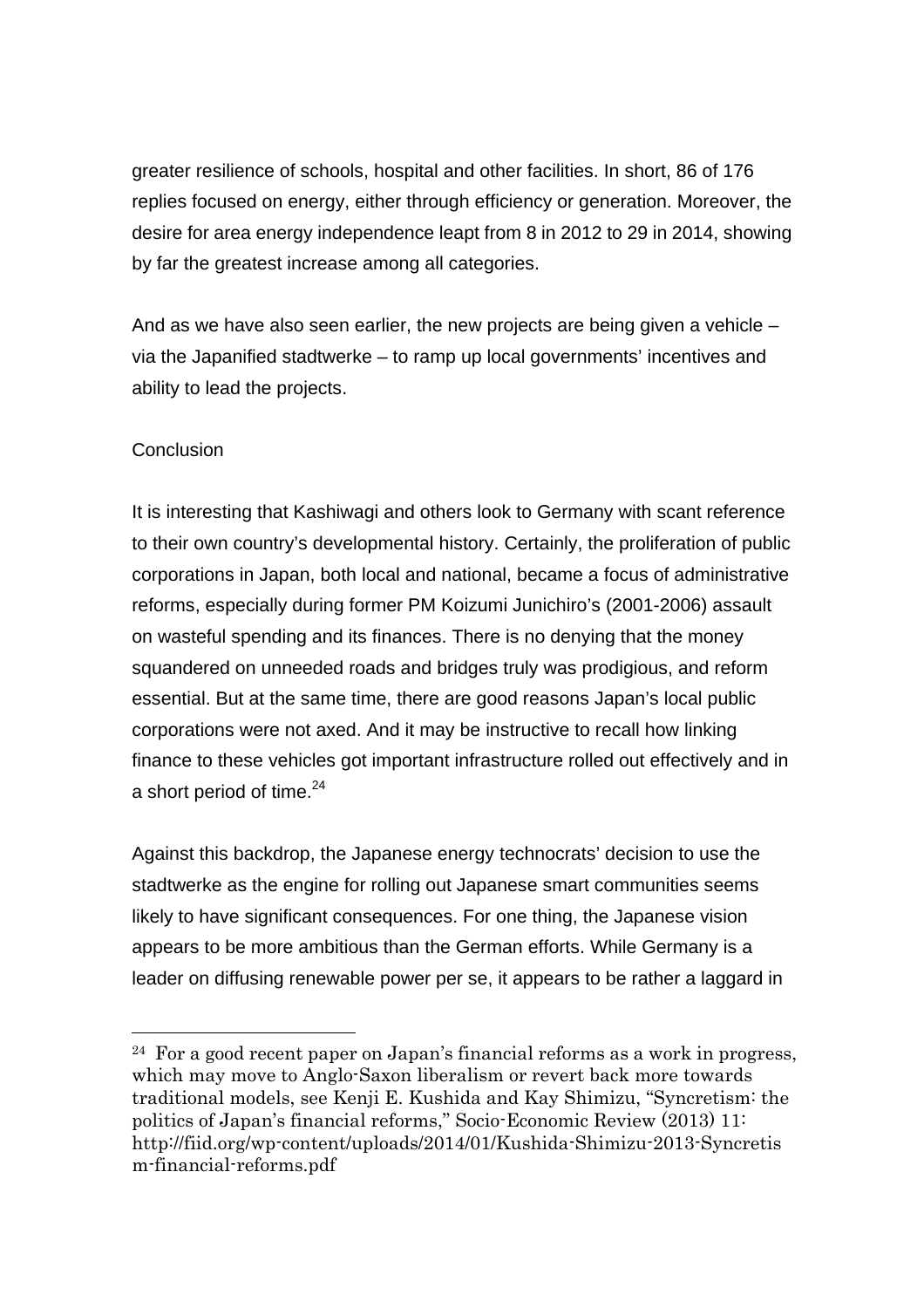the EU diffusion of smart cities. $25$  Moreover, in contrast to the German smart-city enthusiasts, forced to work in a federal system dominated by what Wolfgang Streeck rightly derides as intellectually bankrupt managers of the "consolidation state," $^{26}$  the Japanese work within a unitary state in which 2/3 of public spending is done locally. The central agencies, including METI (economy), MLIT (infrastructure), MEXT (education), MAFF (primary industries), and MHLW (health and welfare), all have their respective reasons for favoring smart communities. These interests have in part been coordinated by the MIC that oversees local governments' fiscal health and thus is eager to put the stadtwerke model at the core of the smart community.

The fourth-largest economy in the world, Germany's FIT-driven energy shift has had a profound impact on the global public debate and policymaking. Yet if Japan's incipient model finds traction, it may have an even larger impact. Japan is the world's third-largest economy, well over USD 1 trillion larger than Germany, and is now in the midst of an unprecedentedly large economic experiment. Japan's unparalleled need for sustainable economic growth dovetails with an increasingly powerful role of innovative local governments working in tandem with smart elements of key central agencies.

The stadtwerke approach not only puts the local community in charge of the smart community deployment; it also institutionalizes that leadership in a vehicle

 <sup>25</sup> See p 32 European Parliament Directorate General for Internal Policies, "Mapping Smart Cities in the EU," January 2014:

http://energytransition.de/2014/06/remunicipalization-of-hamburg-grid/ <sup>26</sup> Streeck brilliantly and concisely explains how the Schumpeter-Goldscheid tax state became the debt state and is now (especially in Germany) a consolidation state that manifests an "uncompromising determination to place its obligations to its creditors above all other obligations" and a coalition of forces that stands in the ways of spending increases and indeed emphasizes cuts on all expenditure other than debt-service payments. See his "Buying Time: the delayed crisis of democratic capitalism," talk on October 20, 2014 at the LSE

<sup>(</sup>http://www.lse.ac.uk/newsAndMedia/videoAndAudio/channels/publicLectur esAndEvents/player.aspx?id=2642). The cited remarks are at the 35:00-minute mark.